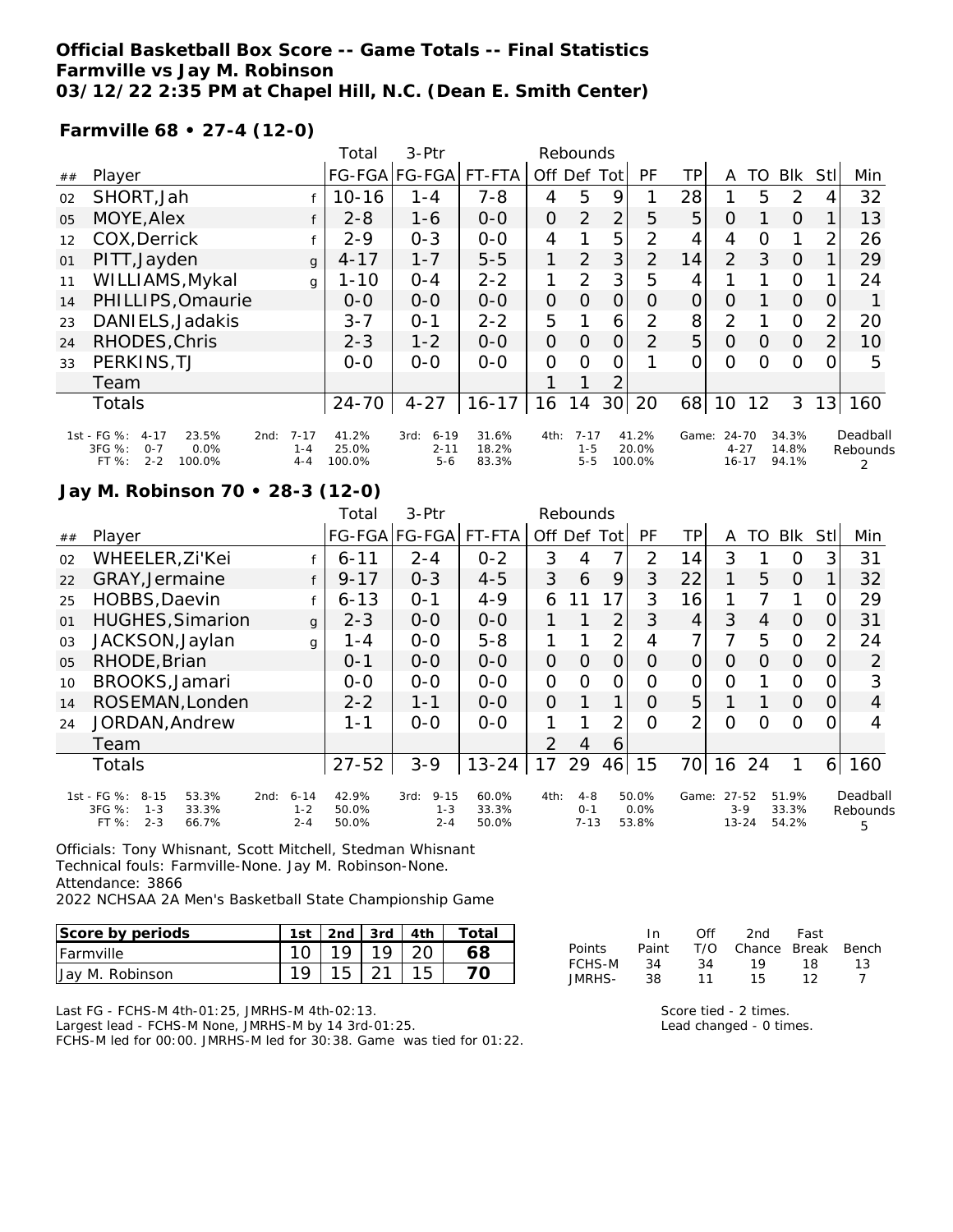## **Farmville vs Jay M. Robinson 03/12/22 2:35 PM at Chapel Hill, N.C. (Dean E. Smith Center) 1st PERIOD Play-by-Play (Page 1)**

| Time           | Score     |                | Margin HOME/VISITOR                                                 |                | Time Score  |                 | Margin HOME/VISITOR |       |                                |                                      |              |                  |
|----------------|-----------|----------------|---------------------------------------------------------------------|----------------|-------------|-----------------|---------------------|-------|--------------------------------|--------------------------------------|--------------|------------------|
| 07:47          |           |                | MISSED JUMPER by WILLIAMS, Mykal                                    | 01:51          |             |                 |                     |       | ASSIST by WHEELER, Zi'Kei      |                                      |              |                  |
| 07:47          |           |                | REBOUND (DEF) by GRAY, Jermaine                                     | 01:40          |             |                 |                     |       | MISSED 3 PTR by PITT, Jayden   |                                      |              |                  |
| 07:38          |           |                | TURNOVR by HOBBS, Daevin                                            | 01:40          |             |                 |                     |       |                                | REBOUND (OFF) by DANIELS, Jadakis    |              |                  |
| 07:37<br>07:27 |           |                | STEAL by SHORT, Jah<br>MISSED 3 PTR by WILLIAMS, Mykal              | 01:35<br>01:35 |             |                 |                     |       | REBOUND (DEF) by HOBBS, Daevin | MISSED JUMPER by DANIELS, Jadakis    |              |                  |
| 07:27          |           |                | REBOUND (DEF) by GRAY, Jermaine                                     | 01:20          | $17-10$     | H 7             |                     |       | GOOD! 3 PTR by WHEELER, Zi'Kei |                                      |              |                  |
| 07:16          | $2 - 0$   | H <sub>2</sub> | GOOD! JUMPER by GRAY, Jermaine                                      | 01:20          |             |                 |                     |       | ASSIST by GRAY, Jermaine       |                                      |              |                  |
| 07:16          |           |                | ASSIST by HUGHES, Simarion                                          | 01:05          |             |                 |                     |       | TURNOVR by SHORT, Jah          |                                      |              |                  |
| 06:56          |           |                | MISSED 3 PTR by MOYE, Alex                                          | 00:56          |             |                 |                     |       | MISSED LAYUP by GRAY, Jermaine |                                      |              |                  |
| 06:56          |           |                | REBOUND (OFF) by SHORT, Jah                                         | 00:56          |             |                 |                     |       |                                | REBOUND (OFF) by WHEELER, Zi'Kei     |              |                  |
| 06:50          |           |                | MISSED LAYUP by SHORT, Jah                                          | 00:53          |             |                 |                     |       |                                | MISSED LAYUP by WHEELER, Zi'Kei      |              |                  |
| 06:50          |           |                | REBOUND (DEF) by HOBBS, Daevin                                      | 00:53          |             |                 |                     |       | REBOUND (OFF) by HOBBS, Daevin |                                      |              |                  |
| 06:45          |           |                | TURNOVR by HOBBS, Daevin                                            | 00:49          |             |                 |                     |       | MISSED LAYUP by HOBBS, Daevin  |                                      |              |                  |
| 06:44          |           |                | STEAL by MOYE, Alex                                                 | 00:49          |             |                 |                     |       |                                | REBOUND (DEF) by DANIELS, Jadakis    |              |                  |
| 06:39          |           |                | MISSED 3 PTR by PITT, Jayden                                        | 00:31          |             |                 |                     |       | MISSED 3 PTR by COX, Derrick   |                                      |              |                  |
| 06:39          |           |                | REBOUND (DEF) by HOBBS, Daevin                                      | 00:31          |             |                 |                     |       |                                | REBOUND (DEF) by WHEELER, Zi'Kei     |              |                  |
| 06:29          |           |                | MISSED JUMPER by HOBBS, Daevin                                      | 00:19          |             |                 |                     |       | TURNOVR by GRAY, Jermaine      |                                      |              |                  |
| 06:29          |           |                | REBOUND (OFF) by WHEELER, Zi'Kei                                    | 00:18          |             |                 |                     |       | STEAL by WILLIAMS, Mykal       |                                      |              |                  |
| 06:26          | $4-0$     | H 4            | GOOD! LAYUP by WHEELER, Zi'Kei [PNT]                                | 00:14          |             |                 |                     |       | TURNOVR by WILLIAMS, Mykal     |                                      |              |                  |
| 06:24          |           |                | TIMEOUT 30sec                                                       | 00:13          |             |                 |                     |       | STEAL by WHEELER, Zi'Kei       |                                      |              |                  |
| 06:13          |           |                | MISSED 3 PTR by MOYE, Alex                                          |                | 00:07 19-10 | H 9             |                     |       |                                | GOOD! DUNK by HOBBS, Daevin [FB/PNT] |              |                  |
| 06:13          |           |                | REBOUND (DEF) by GRAY, Jermaine                                     | 00:07          |             |                 |                     |       | ASSIST by WHEELER, Zi'Kei      |                                      |              |                  |
| 06:01          |           |                | MISSED 3 PTR by WHEELER, Zi'Kei                                     | 00:01          |             |                 |                     |       | MISSED 3 PTR by SHORT, Jah     |                                      |              |                  |
| 06:01          |           |                | REBOUND (DEF) by WILLIAMS, Mykal                                    | 00:00          |             |                 |                     |       | REBOUND (OFF) by (DEADBALL)    |                                      |              |                  |
| 05:52          |           |                | TURNOVR by PITT, Jayden                                             |                |             |                 |                     |       |                                |                                      |              |                  |
| 05:51          |           |                | STEAL by JACKSON, Jaylan                                            |                |             |                 |                     | In    | Off                            | 2nd                                  | Fast         |                  |
| 05:48          | $6-0$     | H 6            | GOOD! LAYUP by JACKSON, Jaylan [FB/PNT]                             |                |             |                 | 1st period-only     | Paint | T/O                            | Chance                               | <b>Break</b> | Bench            |
| 05:42          |           |                | TURNOVR by SHORT, Jah                                               |                |             | Jay M. Robinson | Farmville           | 6     | 8                              | 0                                    | 2            | 0                |
| 05:28<br>05:28 |           |                | FOUL by WILLIAMS, Mykal (P1T1)<br>MISSED FT SHOT by JACKSON, Jaylan |                |             |                 |                     | 12    | 5                              | 4                                    | 6            | $\boldsymbol{0}$ |
| 05:28          |           |                | REBOUND (OFF) by (DEADBALL)                                         |                |             |                 |                     |       |                                |                                      |              |                  |
| 05:28          | $7-0$     | H <sub>7</sub> | GOOD! FT SHOT by JACKSON, Jaylan                                    |                |             |                 |                     |       |                                |                                      |              |                  |
| 05:11          |           |                | TURNOVR by MOYE, Alex                                               |                |             |                 |                     |       |                                |                                      |              |                  |
| 05:01          |           |                | TURNOVR by HOBBS, Daevin                                            |                |             |                 |                     |       |                                |                                      |              |                  |
| 05:01          | $7-2$     | H <sub>5</sub> | GOOD! JUMPER by COX, Derrick                                        |                |             |                 |                     |       |                                |                                      |              |                  |
| 04:39          |           |                | FOUL by MOYE, Alex (P1T2)                                           |                |             |                 |                     |       |                                |                                      |              |                  |
| 04:31          |           |                | TURNOVR by GRAY, Jermaine                                           |                |             |                 |                     |       |                                |                                      |              |                  |
| 04:17          | $7-4$     | $H_3$          | GOOD! LAYUP by MOYE, Alex [PNT]                                     |                |             |                 |                     |       |                                |                                      |              |                  |
| 04:17          |           |                | ASSIST by PITT, Jayden                                              |                |             |                 |                     |       |                                |                                      |              |                  |
| 03:51          |           |                | MISSED 3 PTR by GRAY, Jermaine                                      |                |             |                 |                     |       |                                |                                      |              |                  |
| 03:51          |           |                | REBOUND (DEF) by SHORT, Jah                                         |                |             |                 |                     |       |                                |                                      |              |                  |
| 03:45          |           |                | FOUL by HUGHES, Simarion (P1T1)                                     |                |             |                 |                     |       |                                |                                      |              |                  |
| 03:45          |           |                | TIMEOUT media                                                       |                |             |                 |                     |       |                                |                                      |              |                  |
| 03:45          | $7-5$     | H <sub>2</sub> | GOOD! FT SHOT by PITT, Jayden                                       |                |             |                 |                     |       |                                |                                      |              |                  |
| 03:45          | $7-6$     | H 1            | GOOD! FT SHOT by PITT, Jayden                                       |                |             |                 |                     |       |                                |                                      |              |                  |
| 03:35          |           |                | MISSED LAYUP by RHODE, Brian                                        |                |             |                 |                     |       |                                |                                      |              |                  |
| 03:33          |           |                | REBOUND (OFF) by (TEAM)                                             |                |             |                 |                     |       |                                |                                      |              |                  |
| 03:22          | $9-6$     | $H_3$          | GOOD! LAYUP by GRAY, Jermaine [PNT]                                 |                |             |                 |                     |       |                                |                                      |              |                  |
| 03:13          |           |                | MISSED JUMPER by PITT, Jayden                                       |                |             |                 |                     |       |                                |                                      |              |                  |
| 03:13          |           |                | REBOUND (OFF) by COX, Derrick                                       |                |             |                 |                     |       |                                |                                      |              |                  |
| 03:10          |           |                | MISSED LAYUP by COX, Derrick                                        |                |             |                 |                     |       |                                |                                      |              |                  |
| 03:10<br>03:03 |           |                | REBOUND (DEF) by HOBBS, Daevin<br>FOUL by WHEELER, Zi'Kei (P1T2)    |                |             |                 |                     |       |                                |                                      |              |                  |
| 03:03          |           |                | TURNOVR by WHEELER, Zi'Kei                                          |                |             |                 |                     |       |                                |                                      |              |                  |
| 02:58          | $9 - 8$   | H1             | GOOD! LAYUP by PITT, Jayden [PNT]                                   |                |             |                 |                     |       |                                |                                      |              |                  |
| 02:47          | $11 - 8$  | $H_3$          | GOOD! LAYUP by HOBBS, Daevin [PNT]                                  |                |             |                 |                     |       |                                |                                      |              |                  |
| 02:47          |           |                | ASSIST by JACKSON, Jaylan                                           |                |             |                 |                     |       |                                |                                      |              |                  |
| 02:40          |           |                | FOUL by MOYE, Alex (P2T3)                                           |                |             |                 |                     |       |                                |                                      |              |                  |
| 02:40          | $12-8$    | H 4            | GOOD! FT SHOT by HOBBS, Daevin                                      |                |             |                 |                     |       |                                |                                      |              |                  |
| 02:30          |           |                | TURNOVR by PITT, Jayden                                             |                |             |                 |                     |       |                                |                                      |              |                  |
| 02:29          |           |                | STEAL by GRAY, Jermaine                                             |                |             |                 |                     |       |                                |                                      |              |                  |
| 02:19          |           |                | TURNOVR by JACKSON, Jaylan                                          |                |             |                 |                     |       |                                |                                      |              |                  |
| 02:18          |           |                | STEAL by SHORT, Jah                                                 |                |             |                 |                     |       |                                |                                      |              |                  |
| 02:16          | $12 - 10$ | H <sub>2</sub> | GOOD! LAYUP by WILLIAMS, Mykal [FB/PNT]                             |                |             |                 |                     |       |                                |                                      |              |                  |
| 02:16          |           |                | ASSIST by DANIELS, Jadakis                                          |                |             |                 |                     |       |                                |                                      |              |                  |
| 02:09          |           |                | TURNOVR by GRAY, Jermaine                                           |                |             |                 |                     |       |                                |                                      |              |                  |
| 01:57          |           |                | MISSED JUMPER by WILLIAMS, Mykal                                    |                |             |                 |                     |       |                                |                                      |              |                  |
| 01:57          |           |                | REBOUND (DEF) by HOBBS, Daevin                                      |                |             |                 |                     |       |                                |                                      |              |                  |
| 01:51          | 14-10     | H 4            | GOOD! LAYUP by GRAY, Jermaine [FB/PNT]                              |                |             |                 |                     |       |                                |                                      |              |                  |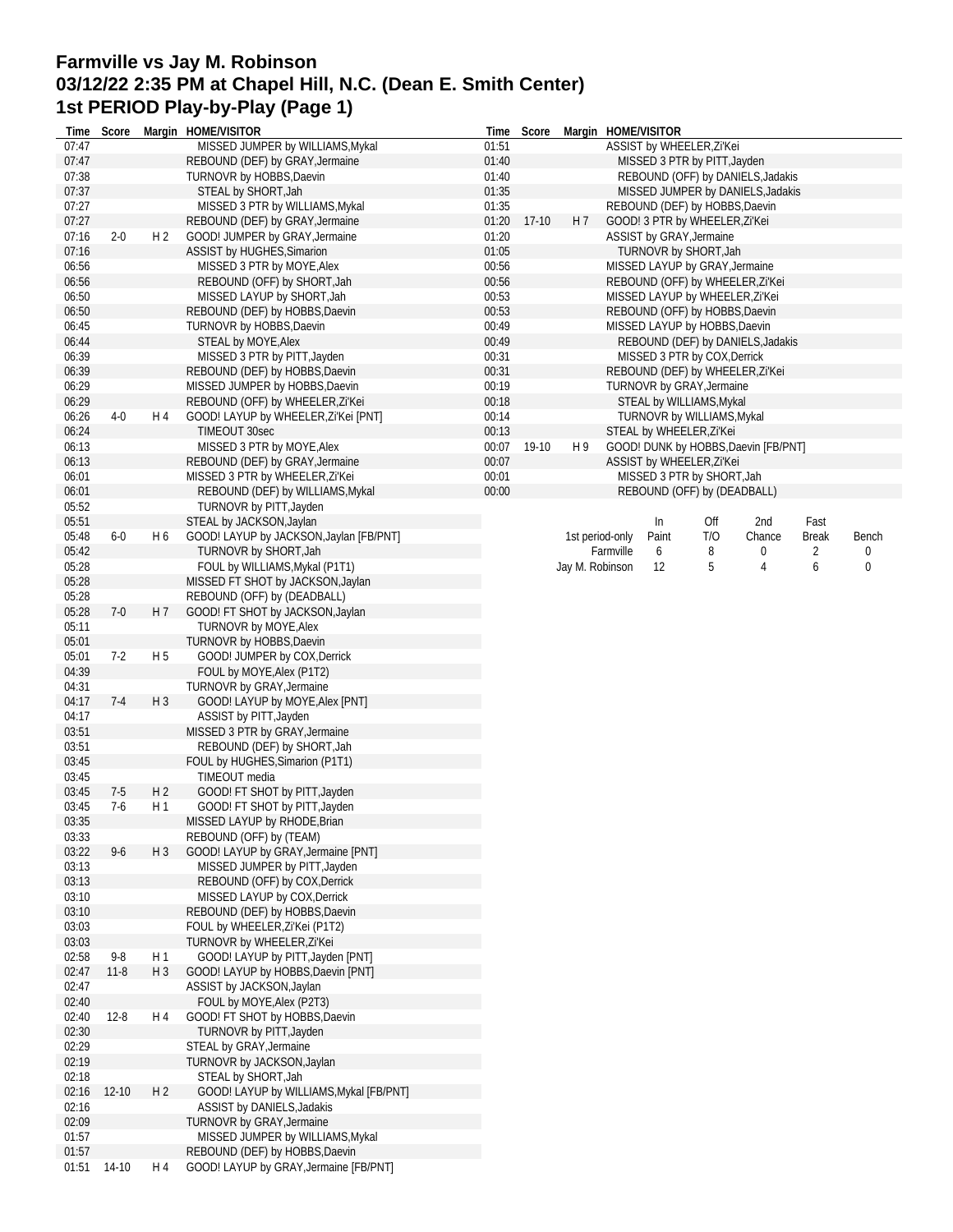# **Farmville vs Jay M. Robinson 03/12/22 2:35 PM at Chapel Hill, N.C. (Dean E. Smith Center) 2nd PERIOD Play-by-Play (Page 1)**

| Time  | Score     |                | Margin HOME/VISITOR                      | Time  | Score     |                 |           | Margin HOME/VISITOR |                                |                                    |       |           |
|-------|-----------|----------------|------------------------------------------|-------|-----------|-----------------|-----------|---------------------|--------------------------------|------------------------------------|-------|-----------|
| 07:53 |           |                | TURNOVR by JACKSON, Jaylan               | 01:59 |           |                 |           |                     | TURNOVR by HOBBS, Daevin       |                                    |       |           |
| 07:52 |           |                | STEAL by DANIELS, Jadakis                | 01:58 |           |                 |           | STEAL by SHORT, Jah |                                |                                    |       |           |
| 07:49 |           |                | MISSED LAYUP by DANIELS, Jadakis         | 01:56 |           |                 |           |                     |                                | MISSED LAYUP by WILLIAMS, Mykal    |       |           |
| 07:49 |           |                | REBOUND (OFF) by DANIELS, Jadakis        | 01:56 |           |                 |           |                     | REBOUND (OFF) by SHORT, Jah    |                                    |       |           |
| 07:46 | 19-12     | H 7            | GOOD! LAYUP by DANIELS, Jadakis [FB/PNT] | 01:52 | $27 - 23$ | H 4             |           |                     |                                | GOOD! LAYUP by SHORT, Jah [FB/PNT] |       |           |
| 07:32 | $21 - 12$ | H <sub>9</sub> | GOOD! LAYUP by WHEELER, Zi'Kei [PNT]     | 01:41 |           |                 |           |                     | MISSED LAYUP by GRAY, Jermaine |                                    |       |           |
| 07:32 |           |                | ASSIST by JACKSON, Jaylan                | 01:41 |           |                 |           |                     | REBOUND (OFF) by HOBBS, Daevin |                                    |       |           |
| 07:11 |           |                | MISSED JUMPER by PITT, Jayden            | 01:39 | 29-23     | H <sub>6</sub>  |           |                     |                                | GOOD! LAYUP by HOBBS, Daevin [PNT] |       |           |
| 07:11 |           |                | REBOUND (DEF) by JORDAN, Andrew          | 01:18 |           |                 |           |                     | FOUL by JACKSON, Jaylan (P1T4) |                                    |       |           |
| 07:03 |           |                | FOUL by WILLIAMS, Mykal (P2T4)           | 01:17 | 29-24     | H <sub>5</sub>  |           |                     | GOOD! FT SHOT by SHORT, Jah    |                                    |       |           |
| 06:55 |           |                | TURNOVR by BROOKS, Jamari                | 01:17 | 29-25     | H 4             |           |                     | GOOD! FT SHOT by SHORT, Jah    |                                    |       |           |
| 06:53 |           |                | STEAL by RHODES, Chris                   | 01:00 | $32 - 25$ | H 7             |           |                     | GOOD! 3 PTR by WHEELER, Zi'Kei |                                    |       |           |
| 06:49 | 21-14     | H 7            | GOOD! LAYUP by RHODES, Chris [FB/PNT]    | 01:00 |           |                 |           |                     | ASSIST by JACKSON, Jaylan      |                                    |       |           |
| 06:49 |           |                | ASSIST by SHORT, Jah                     | 00:50 |           |                 |           |                     | TURNOVR by SHORT, Jah          |                                    |       |           |
| 06:39 | 23-14     | H 9            | GOOD! LAYUP by GRAY, Jermaine [FB/PNT]   | 00:49 |           |                 |           |                     | STEAL by WHEELER, Zi'Kei       |                                    |       |           |
| 06:39 |           |                | ASSIST by WHEELER, Zi'Kei                | 00:44 |           |                 |           |                     |                                | MISSED LAYUP by JACKSON, Jaylan    |       |           |
| 06:39 |           |                | FOUL by RHODES, Chris (P1T5)             | 00:44 |           |                 |           |                     | REBOUND (DEF) by SHORT, Jah    |                                    |       |           |
| 06:39 | 24-14     | H 10           | GOOD! FT SHOT by GRAY, Jermaine          | 00:38 |           |                 |           |                     |                                | MISSED 3 PTR by DANIELS, Jadakis   |       |           |
|       |           |                |                                          |       |           |                 |           |                     |                                |                                    |       |           |
| 06:33 | 24-17     | H 7            | GOOD! 3 PTR by RHODES, Chris             | 00:38 |           |                 |           |                     | REBOUND (OFF) by SHORT, Jah    |                                    |       |           |
| 06:33 |           |                | ASSIST by WILLIAMS, Mykal                | 00:34 | $32 - 27$ | H <sub>5</sub>  |           |                     |                                | GOOD! LAYUP by SHORT, Jah [PNT]    |       |           |
| 06:25 |           |                | MISSED JUMPER by HOBBS, Daevin           | 00:18 | 34-27     | H 7             |           |                     |                                | GOOD! JUMPER by WHEELER, Zi'Kei    |       |           |
| 06:25 |           |                | REBOUND (DEF) by SHORT, Jah              | 00:18 |           |                 |           |                     | ASSIST by JACKSON, Jaylan      |                                    |       |           |
| 06:16 |           |                | TURNOVR by PHILLIPS, Omaurie             | 00:01 |           |                 |           |                     | FOUL by WHEELER, Zi'Kei (P2T5) |                                    |       |           |
| 06:03 | $26 - 17$ | H 9            | GOOD! JUMPER by GRAY, Jermaine           | 00:01 | 34-29     | H <sub>5</sub>  |           |                     | GOOD! JUMPER by SHORT, Jah     |                                    |       |           |
| 05:40 |           |                | MISSED JUMPER by DANIELS, Jadakis        | 00:01 |           |                 |           |                     | ASSIST by PITT, Jayden         |                                    |       |           |
| 05:40 |           |                | REBOUND (DEF) by GRAY, Jermaine          |       |           |                 |           |                     |                                |                                    |       |           |
| 05:32 |           |                | TURNOVR by HUGHES, Simarion              |       |           |                 |           | In                  | Off                            | 2nd                                | Fast  |           |
| 05:31 |           |                | STEAL by COX, Derrick                    |       |           | 2nd period-only |           | Paint               | T/O                            | Chance                             | Break | Bench     |
| 05:28 | 26-19     | H 7            | GOOD! LAYUP by SHORT, Jah [FB/PNT]       |       |           |                 | Farmville | 10                  | 10                             | 6                                  | 8     | 7         |
| 05:28 |           |                | ASSIST by COX, Derrick                   |       |           | Jay M. Robinson |           | 6                   | 2                              | 2                                  | 2     | $\pmb{0}$ |
| 05:21 |           |                | FOUL by PITT, Jayden (P1T6)              |       |           |                 |           |                     |                                |                                    |       |           |
| 05:21 | 27-19     | H8             | GOOD! FT SHOT by HOBBS, Daevin           |       |           |                 |           |                     |                                |                                    |       |           |
|       |           |                |                                          |       |           |                 |           |                     |                                |                                    |       |           |
| 05:21 |           |                | MISSED FT SHOT by HOBBS, Daevin          |       |           |                 |           |                     |                                |                                    |       |           |
| 05:21 |           |                | REBOUND (DEF) by SHORT, Jah              |       |           |                 |           |                     |                                |                                    |       |           |
| 05:15 |           |                | MISSED JUMPER by SHORT, Jah              |       |           |                 |           |                     |                                |                                    |       |           |
| 05:15 |           |                | REBOUND (DEF) by HOBBS, Daevin           |       |           |                 |           |                     |                                |                                    |       |           |
| 05:09 |           |                | TURNOVR by HOBBS, Daevin                 |       |           |                 |           |                     |                                |                                    |       |           |
| 05:08 |           |                | STEAL by DANIELS, Jadakis                |       |           |                 |           |                     |                                |                                    |       |           |
| 04:54 |           |                | FOUL by HOBBS, Daevin (P1T3)             |       |           |                 |           |                     |                                |                                    |       |           |
| 04:54 | $27 - 20$ | H 7            | GOOD! FT SHOT by SHORT, Jah              |       |           |                 |           |                     |                                |                                    |       |           |
| 04:54 | $27 - 21$ | H <sub>6</sub> | GOOD! FT SHOT by SHORT, Jah              |       |           |                 |           |                     |                                |                                    |       |           |
| 04:39 |           |                | TURNOVR by JACKSON, Jaylan               |       |           |                 |           |                     |                                |                                    |       |           |
| 04:19 |           |                | TURNOVR by SHORT, Jah                    |       |           |                 |           |                     |                                |                                    |       |           |
| 04:18 |           |                | STEAL by JACKSON, Jaylan                 |       |           |                 |           |                     |                                |                                    |       |           |
| 04:15 |           |                | MISSED LAYUP by JACKSON, Jaylan          |       |           |                 |           |                     |                                |                                    |       |           |
| 04:15 |           |                | BLOCK by SHORT, Jah                      |       |           |                 |           |                     |                                |                                    |       |           |
| 04:13 |           |                |                                          |       |           |                 |           |                     |                                |                                    |       |           |
|       |           |                | REBOUND (DEF) by (TEAM)                  |       |           |                 |           |                     |                                |                                    |       |           |
| 03:54 |           |                | MISSED 3 PTR by PITT, Jayden             |       |           |                 |           |                     |                                |                                    |       |           |
| 03:54 |           |                | REBOUND (DEF) by (TEAM)                  |       |           |                 |           |                     |                                |                                    |       |           |
| 03:51 |           |                | TIMEOUT media                            |       |           |                 |           |                     |                                |                                    |       |           |
| 03:23 |           |                | MISSED JUMPER by GRAY, Jermaine          |       |           |                 |           |                     |                                |                                    |       |           |
| 03:23 |           |                | REBOUND (DEF) by WILLIAMS, Mykal         |       |           |                 |           |                     |                                |                                    |       |           |
| 03:12 |           |                | MISSED 3 PTR by WILLIAMS, Mykal          |       |           |                 |           |                     |                                |                                    |       |           |
| 03:12 |           |                | REBOUND (OFF) by PITT, Jayden            |       |           |                 |           |                     |                                |                                    |       |           |
| 03:01 |           |                | MISSED JUMPER by PITT, Jayden            |       |           |                 |           |                     |                                |                                    |       |           |
| 03:01 |           |                | REBOUND (DEF) by HOBBS, Daevin           |       |           |                 |           |                     |                                |                                    |       |           |
| 02:55 |           |                | FOUL by MOYE, Alex (P3T7)                |       |           |                 |           |                     |                                |                                    |       |           |
| 02:55 |           |                | MISSED FT SHOT by WHEELER, Zi'Kei        |       |           |                 |           |                     |                                |                                    |       |           |
| 02:55 |           |                | REBOUND (OFF) by WHEELER, Zi'Kei         |       |           |                 |           |                     |                                |                                    |       |           |
| 02:52 |           |                | MISSED JUMPER by WHEELER, Zi'Kei         |       |           |                 |           |                     |                                |                                    |       |           |
| 02:52 |           |                | REBOUND (OFF) by HOBBS, Daevin           |       |           |                 |           |                     |                                |                                    |       |           |
| 02:49 |           |                | MISSED LAYUP by HOBBS, Daevin            |       |           |                 |           |                     |                                |                                    |       |           |
|       |           |                |                                          |       |           |                 |           |                     |                                |                                    |       |           |
| 02:49 |           |                | REBOUND (DEF) by COX, Derrick            |       |           |                 |           |                     |                                |                                    |       |           |
| 02:41 |           |                | TURNOVR by DANIELS, Jadakis              |       |           |                 |           |                     |                                |                                    |       |           |
| 02:32 |           |                | TURNOVR by JACKSON, Jaylan               |       |           |                 |           |                     |                                |                                    |       |           |
| 02:14 |           |                | MISSED JUMPER by COX, Derrick            |       |           |                 |           |                     |                                |                                    |       |           |
| 02:14 |           |                | REBOUND (DEF) by GRAY, Jermaine          |       |           |                 |           |                     |                                |                                    |       |           |
| 02:05 |           |                | MISSED 3 PTR by HOBBS, Daevin            |       |           |                 |           |                     |                                |                                    |       |           |
| 02:05 |           |                | REBOUND (OFF) by HOBBS, Daevin           |       |           |                 |           |                     |                                |                                    |       |           |
|       |           |                |                                          |       |           |                 |           |                     |                                |                                    |       |           |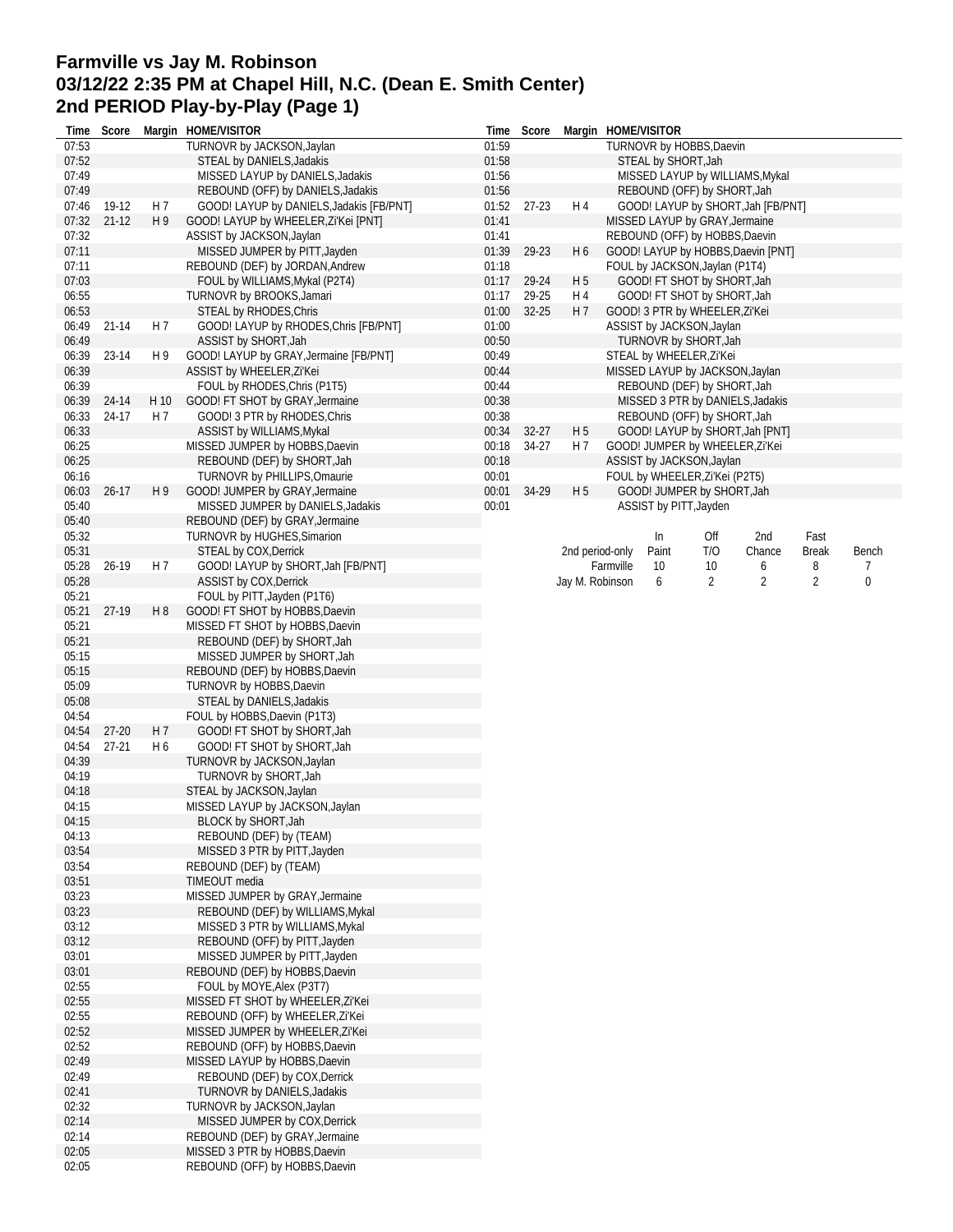## **Farmville vs Jay M. Robinson 03/12/22 2:35 PM at Chapel Hill, N.C. (Dean E. Smith Center) 3rd PERIOD Play-by-Play (Page 1)**

| Time           | Score |                | Margin HOME/VISITOR                                          | Time           | Score |                 | Margin HOME/VISITOR                                                    |
|----------------|-------|----------------|--------------------------------------------------------------|----------------|-------|-----------------|------------------------------------------------------------------------|
| 07:45          |       |                | MISSED 3 PTR by PITT, Jayden                                 | 02:15          |       |                 | FOUL by GRAY, Jermaine (P1T5)                                          |
| 07:45          |       |                | REBOUND (DEF) by HOBBS, Daevin                               | 02:15          | 49-38 | H 11            | GOOD! FT SHOT by SHORT, Jah                                            |
| 07:23          | 36-29 | H 7            | GOOD! LAYUP by GRAY, Jermaine [PNT]                          | 02:15          | 49-39 | H 10            | GOOD! FT SHOT by SHORT, Jah                                            |
| 07:23          |       |                | ASSIST by JACKSON, Jaylan                                    | 01:56          |       |                 | MISSED LAYUP by GRAY, Jermaine                                         |
| 07:15          |       |                | MISSED 3 PTR by MOYE, Alex                                   | 01:56          |       |                 | <b>BLOCK by COX, Derrick</b>                                           |
| 07:15          |       |                | REBOUND (DEF) by GRAY, Jermaine                              | 01:56          |       |                 | REBOUND (OFF) by (TEAM)                                                |
| 07:01          | 38-29 | H <sub>9</sub> | GOOD! LAYUP by HOBBS, Daevin [PNT]                           | 01:53          |       |                 | FOUL by COX, Derrick (P1T6)                                            |
| 07:01          |       |                | ASSIST by HUGHES, Simarion                                   | 01:53          |       |                 | MISSED FT SHOT by HOBBS, Daevin                                        |
| 06:44          |       |                | MISSED 3 PTR by WILLIAMS, Mykal                              | 01:53          |       |                 | REBOUND (OFF) by (DEADBALL)                                            |
| 06:44          |       |                | REBOUND (OFF) by (TEAM)                                      | 01:53          |       |                 | MISSED FT SHOT by HOBBS, Daevin                                        |
| 06:28          | 38-32 | H <sub>6</sub> | GOOD! 3 PTR by MOYE, Alex                                    | 01:53          |       |                 | REBOUND (DEF) by PITT, Jayden                                          |
| 06:28          |       |                | ASSIST by COX, Derrick                                       | 01:48          |       |                 | MISSED LAYUP by PITT, Jayden                                           |
| 06:09          |       |                | MISSED JUMPER by GRAY, Jermaine                              | 01:48          |       |                 | REBOUND (DEF) by HOBBS, Daevin                                         |
| 06:09          |       |                | REBOUND (OFF) by HOBBS, Daevin                               | 01:42          | 51-39 | H 12            | GOOD! LAYUP by GRAY, Jermaine [FB/PNT]                                 |
| 06:05          | 40-32 | H 8            | GOOD! LAYUP by HOBBS, Daevin [PNT]                           | 01:31          |       |                 | MISSED 3 PTR by PITT, Jayden                                           |
| 05:51          |       |                | MISSED JUMPER by WILLIAMS, Mykal                             | 01:31          |       |                 | REBOUND (DEF) by ROSEMAN, Londen                                       |
| 05:51          |       |                | REBOUND (DEF) by HUGHES, Simarion                            | 01:25          | 53-39 | H 14            | GOOD! LAYUP by GRAY, Jermaine [FB/PNT]                                 |
| 05:45          |       |                | FOUL by WILLIAMS, Mykal (P3T1)                               | 01:25          |       |                 | ASSIST by ROSEMAN, Londen                                              |
| 05:35          |       |                | FOUL by WILLIAMS, Mykal (P4T2)                               | 01:23          |       |                 | TIMEOUT TEAM                                                           |
| 05:33          |       |                | MISSED LAYUP by HUGHES, Simarion                             | 01:10          | 53-41 | H 12            | GOOD! JUMPER by SHORT, Jah                                             |
| 05:33          |       |                | BLOCK by SHORT, Jah                                          | 01:01          |       |                 | TURNOVR by ROSEMAN, Londen                                             |
| 05:32          |       |                | REBOUND (OFF) by JACKSON, Jaylan                             | 00:51          | 53-43 | H 10            | GOOD! LAYUP by SHORT, Jah [PNT]                                        |
| 05:26          |       |                | MISSED 3 PTR by WHEELER, Zi'Kei                              | 00:34          |       |                 | TURNOVR by HUGHES, Simarion                                            |
| 05:26<br>05:19 |       |                | REBOUND (DEF) by MOYE, Alex                                  | 00:33<br>00:30 | 53-45 | H <sub>8</sub>  | STEAL by COX, Derrick<br>GOOD! DUNK by SHORT, Jah [FB/PNT]             |
| 05:19          |       |                | MISSED LAYUP by PITT, Jayden                                 | 00:30          |       |                 |                                                                        |
| 05:15          |       |                | REBOUND (DEF) by WHEELER, Zi'Kei<br>TIMEOUT 30sec            | 00:13          |       |                 | ASSIST by COX, Derrick<br>MISSED LAYUP by WHEELER, Zi'Kei              |
| 05:09          |       |                | TURNOVR by GRAY, Jermaine                                    | 00:13          |       |                 |                                                                        |
| 04:53          |       |                | MISSED 3 PTR by SHORT, Jah                                   | 00:11          | 55-45 | H 10            | REBOUND (OFF) by JORDAN, Andrew<br>GOOD! LAYUP by JORDAN, Andrew [PNT] |
| 04:53          |       |                | REBOUND (DEF) by HOBBS, Daevin                               | 00:01          | 55-48 | H <sub>7</sub>  | GOOD! 3 PTR by SHORT, Jah                                              |
| 04:37          |       |                | FOUL by SHORT, Jah (P1T3)                                    |                |       |                 |                                                                        |
| 04:37          | 41-32 | H9             | GOOD! FT SHOT by GRAY, Jermaine                              |                |       |                 | Fast<br>In<br>Off<br>2nd                                               |
| 04:37          | 42-32 | H 10           | GOOD! FT SHOT by GRAY, Jermaine                              |                |       |                 | 3rd period-only<br>Paint<br>T/O<br>Chance<br>Break<br>Bench            |
| 04:26          |       |                | MISSED 3 PTR by MOYE, Alex                                   |                |       |                 | Farmville<br>9<br>5<br>6<br>4<br>0                                     |
|                |       |                |                                                              |                |       |                 |                                                                        |
|                |       |                |                                                              |                |       |                 |                                                                        |
| 04:26          |       |                | REBOUND (DEF) by JACKSON, Jaylan                             |                |       | Jay M. Robinson | 0<br>7<br>14<br>4<br>4                                                 |
| 04:16          | 44-32 | H 12           | GOOD! JUMPER by WHEELER, Zi'Kei                              |                |       |                 |                                                                        |
| 04:16          |       |                | ASSIST by JACKSON, Jaylan                                    |                |       |                 |                                                                        |
| 04:05          |       |                | FOUL by JACKSON, Jaylan (P2T1)                               |                |       |                 |                                                                        |
| 04:04<br>04:04 |       |                | MISSED 3 PTR by MOYE, Alex                                   |                |       |                 |                                                                        |
| 03:54          |       |                | REBOUND (DEF) by WHEELER, Zi'Kei                             |                |       |                 |                                                                        |
|                |       |                | TURNOVR by JACKSON, Jaylan                                   |                |       |                 |                                                                        |
| 03:53<br>03:51 |       |                | STEAL by SHORT, Jah                                          |                |       |                 |                                                                        |
| 03:51          |       |                | FOUL by JACKSON, Jaylan (P3T2)<br><b>TIMEOUT MEDIA</b>       |                |       |                 |                                                                        |
| 03:51          |       |                | MISSED FT SHOT by SHORT, Jah                                 |                |       |                 |                                                                        |
| 03:51          |       |                | REBOUND (OFF) by (DEADBALL)                                  |                |       |                 |                                                                        |
| 03:51          | 44-33 | H 11           | GOOD! FT SHOT by SHORT, Jah                                  |                |       |                 |                                                                        |
| 03:47          |       |                | TURNOVR by HUGHES, Simarion                                  |                |       |                 |                                                                        |
| 03:46          |       |                | STEAL by RHODES, Chris                                       |                |       |                 |                                                                        |
| 03:44          |       |                | MISSED LAYUP by MOYE, Alex                                   |                |       |                 |                                                                        |
| 03:44          |       |                | REBOUND (OFF) by SHORT, Jah                                  |                |       |                 |                                                                        |
| 03:40          | 44-35 | H <sub>9</sub> | GOOD! DUNK by SHORT, Jah [FB/PNT]                            |                |       |                 |                                                                        |
| 03:31          | 46-35 | H 11           | GOOD! LAYUP by ROSEMAN, Londen [PNT]                         |                |       |                 |                                                                        |
| 03:07          |       |                | FOUL by HUGHES, Simarion (P2T3)                              |                |       |                 |                                                                        |
| 03:01          |       |                | MISSED 3 PTR by PITT, Jayden                                 |                |       |                 |                                                                        |
| 03:01          |       |                | REBOUND (DEF) by HOBBS, Daevin                               |                |       |                 |                                                                        |
| 02:58          |       |                | TURNOVR by HOBBS, Daevin                                     |                |       |                 |                                                                        |
| 02:57          |       |                | STEAL by PITT, Jayden                                        |                |       |                 |                                                                        |
| 02:54          |       |                | FOUL by HOBBS, Daevin (P2T4)                                 |                |       |                 |                                                                        |
| 02:54          | 46-36 | H 10           | GOOD! FT SHOT by PITT, Jayden                                |                |       |                 |                                                                        |
| 02:54          | 46-37 | H <sub>9</sub> | GOOD! FT SHOT by PITT, Jayden                                |                |       |                 |                                                                        |
| 02:47          |       |                | FOUL by RHODES, Chris (P2T4)                                 |                |       |                 |                                                                        |
| 02:45          |       |                | MISSED 3 PTR by GRAY, Jermaine                               |                |       |                 |                                                                        |
| 02:45          |       |                | REBOUND (DEF) by MOYE, Alex                                  |                |       |                 |                                                                        |
| 02:31          |       |                | MISSED 3 PTR by RHODES, Chris                                |                |       |                 |                                                                        |
| 02:31          |       |                | REBOUND (DEF) by (TEAM)                                      |                |       |                 |                                                                        |
| 02:29          |       |                | FOUL by PERKINS, TJ (P1T5)                                   |                |       |                 |                                                                        |
| 02:22<br>02:22 | 49-37 | H 12           | GOOD! 3 PTR by ROSEMAN, Londen<br>ASSIST by HUGHES, Simarion |                |       |                 |                                                                        |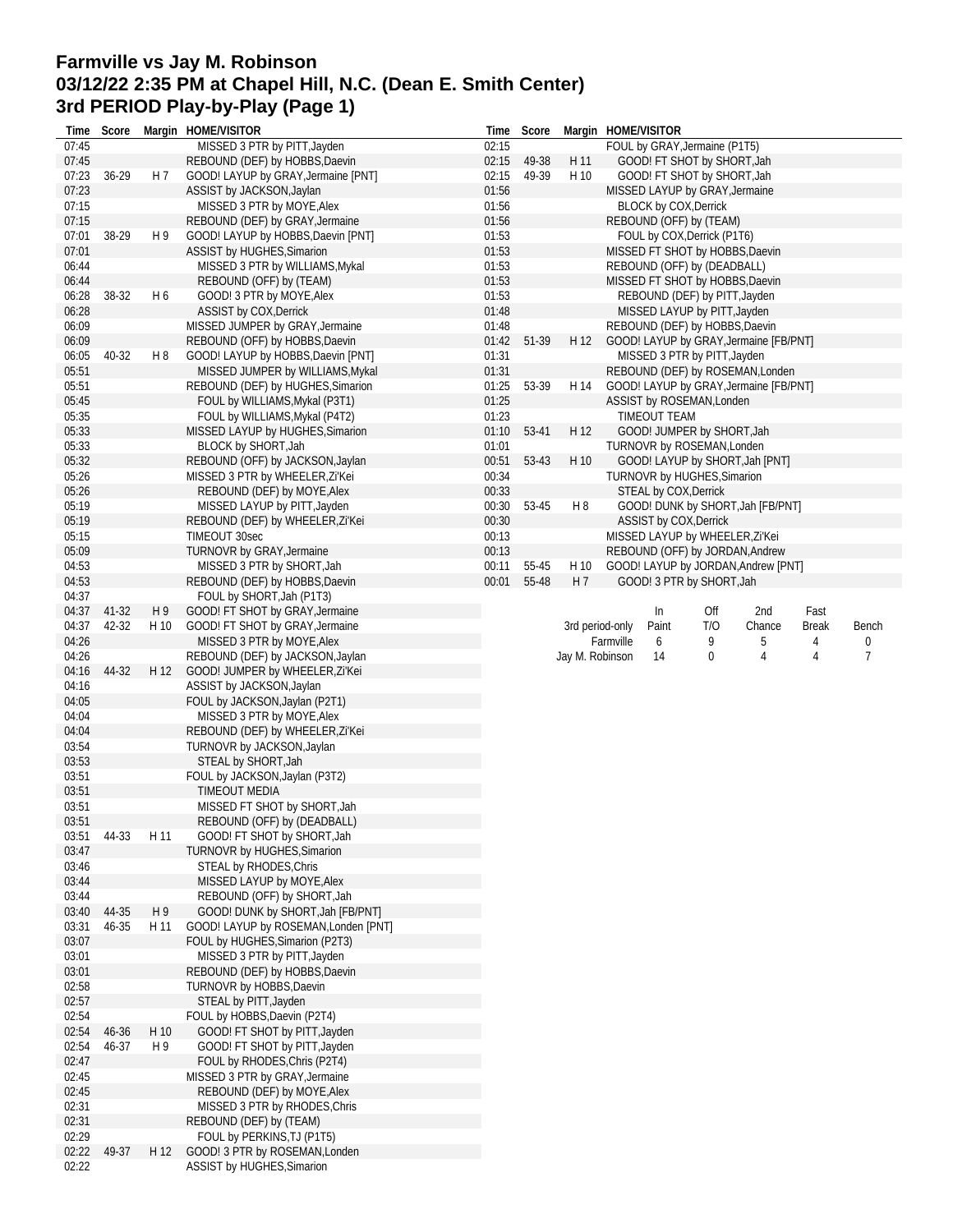# **Farmville vs Jay M. Robinson 03/12/22 2:35 PM at Chapel Hill, N.C. (Dean E. Smith Center) 4th PERIOD Play-by-Play (Page 1)**

| Time           | Score       |                | Margin HOME/VISITOR                                                 | Time  | Score |                 | Margin HOME/VISITOR |                     |                                |                                   |              |       |
|----------------|-------------|----------------|---------------------------------------------------------------------|-------|-------|-----------------|---------------------|---------------------|--------------------------------|-----------------------------------|--------------|-------|
| 07:48          |             |                | MISSED JUMPER by SHORT, Jah                                         | 00:23 |       |                 |                     |                     |                                | REBOUND (DEF) by WHEELER, Zi'Kei  |              |       |
| 07:47          |             |                | REBOUND (DEF) by (TEAM)                                             | 00:16 |       |                 |                     |                     | FOUL by COX, Derrick (P2T11)   |                                   |              |       |
| 07:32          | 57-48       | H 9            | GOOD! LAYUP by HOBBS, Daevin [PNT]                                  | 00:16 |       |                 |                     | <b>TIMEOUT TEAM</b> |                                |                                   |              |       |
| 07:06          |             |                | TURNOVR by PITT, Jayden                                             | 00:16 | 68-66 | H <sub>2</sub>  |                     |                     | GOOD! FT SHOT by HOBBS, Daevin |                                   |              |       |
| 06:51          |             |                | FOUL by MOYE, Alex (P4T7)                                           | 00:16 | 69-66 | $H_3$           |                     |                     | GOOD! FT SHOT by HOBBS, Daevin |                                   |              |       |
| 06:51          | 58-48       | H 10           | GOOD! FT SHOT by JACKSON, Jaylan                                    | 00:08 |       |                 |                     |                     | MISSED 3 PTR by COX, Derrick   |                                   |              |       |
| 06:51          | 59-48       | H 11           | GOOD! FT SHOT by JACKSON, Jaylan                                    | 00:08 |       |                 |                     |                     |                                | REBOUND (OFF) by DANIELS, Jadakis |              |       |
| 06:37          |             |                | TURNOVR by SHORT, Jah                                               | 00:04 |       |                 |                     |                     | FOUL by GRAY, Jermaine (P3T10) |                                   |              |       |
| 06:34          |             |                | STEAL by WHEELER, Zi'Kei                                            | 00:04 | 69-67 | H <sub>2</sub>  |                     |                     |                                | GOOD! FT SHOT by DANIELS, Jadakis |              |       |
| 06:32          |             |                | FOUL by DANIELS, Jadakis (P1T8)                                     | 00:04 | 69-68 | H1              |                     |                     |                                | GOOD! FT SHOT by DANIELS, Jadakis |              |       |
| 06:32          |             |                | MISSED FT SHOT by WHEELER, Zi'Kei                                   | 00:04 |       |                 |                     | TIMEOUT TEAM        |                                |                                   |              |       |
| 06:32          |             |                | REBOUND (OFF) by GRAY, Jermaine                                     | 00:04 |       |                 |                     |                     |                                | FOUL by DANIELS, Jadakis (P2T12)  |              |       |
| 06:22          | 61-48       | H 13           | GOOD! LAYUP by GRAY, Jermaine [PNT]                                 | 00:04 |       |                 |                     |                     |                                | MISSED FT SHOT by HOBBS, Daevin   |              |       |
| 06:22          |             |                | ASSIST by JACKSON, Jaylan                                           | 00:04 |       |                 |                     |                     | REBOUND (OFF) by (DEADBALL)    |                                   |              |       |
| 06:13          |             |                | MISSED LAYUP by COX, Derrick                                        | 00:04 |       |                 |                     |                     |                                | MISSED FT SHOT by HOBBS, Daevin   |              |       |
| 06:13          |             |                | REBOUND (OFF) by COX, Derrick                                       | 00:02 |       |                 |                     |                     |                                | REBOUND (OFF) by GRAY, Jermaine   |              |       |
| 06:11          |             |                | MISSED LAYUP by COX, Derrick                                        | 00:02 |       |                 |                     |                     | FOUL by PITT, Jayden (P2T13)   |                                   |              |       |
| 06:11          |             |                | REBOUND (OFF) by DANIELS, Jadakis                                   | 00:02 |       |                 |                     |                     |                                | MISSED FT SHOT by GRAY, Jermaine  |              |       |
| 06:07          |             |                | FOUL by JACKSON, Jaylan (P4T6)                                      | 00:02 |       |                 |                     |                     | REBOUND (OFF) by (DEADBALL)    |                                   |              |       |
| 06:03          |             |                | MISSED 3 PTR by WILLIAMS, Mykal                                     | 00:02 | 70-68 | H <sub>2</sub>  |                     |                     |                                | GOOD! FT SHOT by GRAY, Jermaine   |              |       |
| 06:03          |             |                | REBOUND (OFF) by COX, Derrick                                       | 00:02 |       |                 |                     | TIMEOUT 30sec       |                                |                                   |              |       |
| 05:58          |             |                | MISSED 3 PTR by COX, Derrick                                        | 00:01 |       |                 |                     |                     | MISSED 3 PTR by SHORT, Jah     |                                   |              |       |
| 05:58          |             |                | REBOUND (OFF) by WILLIAMS, Mykal                                    | 00:00 |       |                 |                     |                     | REBOUND (DEF) by (TEAM)        |                                   |              |       |
| 05:55          |             |                | FOUL by HUGHES, Simarion (P3T7)                                     |       |       |                 |                     |                     |                                |                                   |              |       |
| 05:55          | 61-49       | H 12           | GOOD! FT SHOT by WILLIAMS, Mykal                                    |       |       |                 |                     | In                  | Off                            | 2nd                               | Fast         |       |
| 05:55          | 61-50       | H 11           | GOOD! FT SHOT by WILLIAMS, Mykal                                    |       |       |                 | 4th period-only     | Paint               | T/O                            | Chance                            | <b>Break</b> | Bench |
| 05:35          |             |                | TURNOVR by GRAY, Jermaine                                           |       |       |                 | Farmville           | 12                  | 7                              | 8                                 | 4            | 6     |
| 05:35          |             |                | FOUL by GRAY, Jermaine (P2T8)                                       |       |       | Jay M. Robinson |                     | 6                   | 4                              | 5                                 | 0            | 0     |
| 05:25          | 61-52       | H 9            | GOOD! JUMPER by DANIELS, Jadakis [PNT]                              |       |       |                 |                     |                     |                                |                                   |              |       |
| 05:14          |             |                | FOUL by MOYE, Alex (P5T9)                                           |       |       |                 |                     |                     |                                |                                   |              |       |
| 05:14          | 62-52       | H 10           | GOOD! FT SHOT by JACKSON, Jaylan                                    |       |       |                 |                     |                     |                                |                                   |              |       |
| 05:14          |             |                | MISSED FT SHOT by JACKSON, Jaylan                                   |       |       |                 |                     |                     |                                |                                   |              |       |
| 05:14          |             |                | REBOUND (OFF) by HOBBS, Daevin                                      |       |       |                 |                     |                     |                                |                                   |              |       |
| 05:06          |             |                | MISSED 3 PTR by GRAY, Jermaine                                      |       |       |                 |                     |                     |                                |                                   |              |       |
| 05:06          |             |                | REBOUND (DEF) by SHORT, Jah                                         |       |       |                 |                     |                     |                                |                                   |              |       |
| 04:59          | 62-54       | H <sub>8</sub> | GOOD! LAYUP by PITT, Jayden [FB/PNT]                                |       |       |                 |                     |                     |                                |                                   |              |       |
| 04:59<br>04:59 |             | H 7            | FOUL by HOBBS, Daevin (P3T9)                                        |       |       |                 |                     |                     |                                |                                   |              |       |
| 04:52          | 62-55       |                | GOOD! FT SHOT by PITT, Jayden                                       |       |       |                 |                     |                     |                                |                                   |              |       |
| 04:51          |             |                | MISSED JUMPER by HOBBS, Daevin<br>REBOUND (OFF) by HUGHES, Simarion |       |       |                 |                     |                     |                                |                                   |              |       |
| 04:51          | 64-55       | H9             | GOOD! JUMPER by HUGHES, Simarion                                    |       |       |                 |                     |                     |                                |                                   |              |       |
| 04:48          |             |                | TIMEOUT TEAM                                                        |       |       |                 |                     |                     |                                |                                   |              |       |
| 04:38          | 64-57       | H 7            | GOOD! JUMPER by PITT, Jayden [PNT]                                  |       |       |                 |                     |                     |                                |                                   |              |       |
| 04:22          |             |                | MISSED LAYUP by HOBBS, Daevin                                       |       |       |                 |                     |                     |                                |                                   |              |       |
| 04:22          |             |                | REBOUND (DEF) by PITT, Jayden                                       |       |       |                 |                     |                     |                                |                                   |              |       |
|                | 04:16 64-59 | H <sub>5</sub> | GOOD! LAYUP by SHORT, Jah [FB/PNT]                                  |       |       |                 |                     |                     |                                |                                   |              |       |
| 04:16          |             |                | ASSIST by DANIELS, Jadakis                                          |       |       |                 |                     |                     |                                |                                   |              |       |
| 03:45          |             |                | TIMEOUT media                                                       |       |       |                 |                     |                     |                                |                                   |              |       |
| 03:35          |             |                | TURNOVR by HUGHES, Simarion                                         |       |       |                 |                     |                     |                                |                                   |              |       |
| 03:18          | 64-62       | H <sub>2</sub> | GOOD! 3 PTR by PITT, Jayden                                         |       |       |                 |                     |                     |                                |                                   |              |       |
| 03:18          |             |                | ASSIST by COX, Derrick                                              |       |       |                 |                     |                     |                                |                                   |              |       |
| 02:56          |             |                | MISSED LAYUP by JACKSON, Jaylan                                     |       |       |                 |                     |                     |                                |                                   |              |       |
| 02:56          |             |                | REBOUND (OFF) by GRAY, Jermaine                                     |       |       |                 |                     |                     |                                |                                   |              |       |
| 02:48          |             |                | TURNOVR by HOBBS, Daevin                                            |       |       |                 |                     |                     |                                |                                   |              |       |
| 02:37          |             |                | MISSED JUMPER by WILLIAMS, Mykal                                    |       |       |                 |                     |                     |                                |                                   |              |       |
| 02:37          |             |                | REBOUND (OFF) by DANIELS, Jadakis                                   |       |       |                 |                     |                     |                                |                                   |              |       |
| 02:34          | 64-64       | T 1            | GOOD! LAYUP by DANIELS, Jadakis [PNT]                               |       |       |                 |                     |                     |                                |                                   |              |       |
| 02:13          | 66-64       | H <sub>2</sub> | GOOD! LAYUP by HUGHES, Simarion [PNT]                               |       |       |                 |                     |                     |                                |                                   |              |       |
| 02:13          |             |                | ASSIST by HOBBS, Daevin                                             |       |       |                 |                     |                     |                                |                                   |              |       |
| 02:10          |             |                | TIMEOUT 30sec                                                       |       |       |                 |                     |                     |                                |                                   |              |       |
| 01:29          |             |                | MISSED LAYUP by PITT, Jayden                                        |       |       |                 |                     |                     |                                |                                   |              |       |
| 01:29          |             |                | BLOCK by HOBBS, Daevin                                              |       |       |                 |                     |                     |                                |                                   |              |       |
| 01:27          |             |                | REBOUND (OFF) by COX, Derrick                                       |       |       |                 |                     |                     |                                |                                   |              |       |
| 01:25          | 66-66       | T <sub>2</sub> | GOOD! LAYUP by COX, Derrick [PNT]                                   |       |       |                 |                     |                     |                                |                                   |              |       |
| 01:08          |             |                | FOUL by WILLIAMS, Mykal (P5T10)                                     |       |       |                 |                     |                     |                                |                                   |              |       |
| 01:08          |             |                | MISSED FT SHOT by JACKSON, Jaylan                                   |       |       |                 |                     |                     |                                |                                   |              |       |
| 01:08          |             |                | REBOUND (OFF) by (DEADBALL)                                         |       |       |                 |                     |                     |                                |                                   |              |       |
| 01:08          | 67-66       | H 1            | GOOD! FT SHOT by JACKSON, Jaylan                                    |       |       |                 |                     |                     |                                |                                   |              |       |
| 00:23          |             |                | MISSED LAYUP by PITT, Jayden                                        |       |       |                 |                     |                     |                                |                                   |              |       |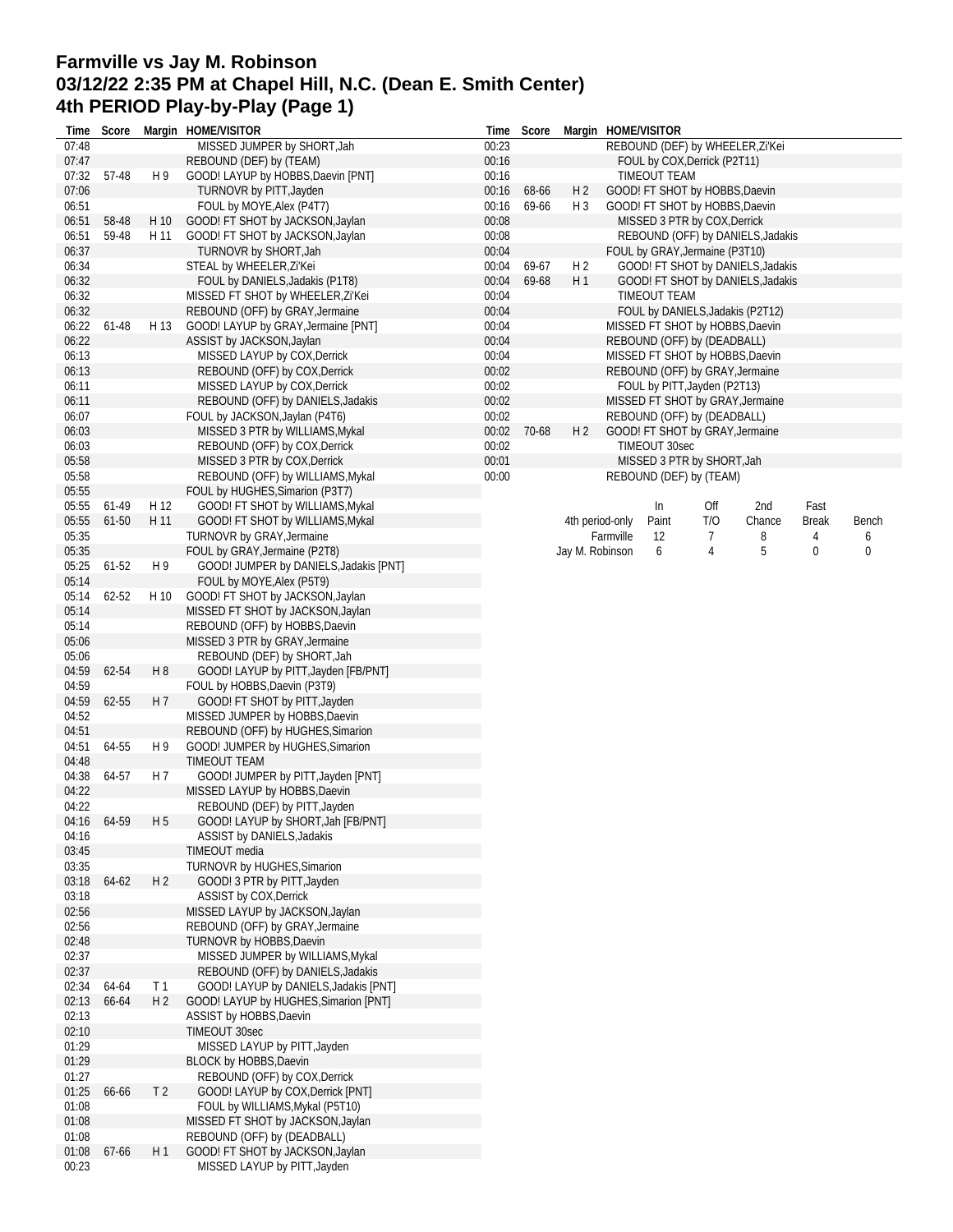## **Official Basketball Box Score -- 1st Period-Only Farmville vs Jay M. Robinson 03/12/22 2:35 PM at Chapel Hill, N.C. (Dean E. Smith Center)**

**Farmville 10 • 27-4 (12-0)**

|         |                                                            |                            | Total   | 3-Ptr   |        |                  | Rebounds       |              |                |                 |          |                |                |                |                          |
|---------|------------------------------------------------------------|----------------------------|---------|---------|--------|------------------|----------------|--------------|----------------|-----------------|----------|----------------|----------------|----------------|--------------------------|
| $\# \#$ | Player                                                     |                            | FG-FGA  | FG-FGA  | FT-FTA | Off              | Def            | Tot          | PF             | <b>TP</b>       | A        | TO             | Blk            | Stl            | Min                      |
| 02      | SHORT, Jah                                                 |                            | $0 - 2$ | $0 - 1$ | $0-0$  |                  |                |              | $\mathbf 0$    | $\vert 0 \vert$ | $\Omega$ | $\mathfrak{D}$ | $\Omega$       | 2              | 8                        |
| 05      | MOYE, Alex                                                 |                            | $1 - 3$ | $0 - 2$ | $0-0$  | $\overline{0}$   | $\overline{0}$ | 0            | $\overline{2}$ | 2               | $\Omega$ |                | $\theta$       | 1              | 5                        |
| 12      | COX, Derrick                                               |                            | $1 - 3$ | $0 - 1$ | $0-0$  |                  | $\mathbf 0$    |              | $\mathbf 0$    | 2               | $\Omega$ | $\mathbf 0$    | $\Omega$       | 0              | 8                        |
| 01      | PITT, Jayden                                               | g                          | $1 - 4$ | $0 - 2$ | $2-2$  | $\boldsymbol{0}$ | $\mathbf 0$    | 0            | $\theta$       | 4               |          | 2              | $\Omega$       | 0              | 8                        |
| 11      | WILLIAMS, Mykal                                            | g                          | $1-4$   | $0 - 1$ | $0-0$  | $\overline{0}$   |                |              |                | 2               | 0        |                | $\Omega$       |                | 8                        |
| 23      | DANIELS, Jadakis                                           |                            | $0 - 1$ | $0-0$   | $0-0$  |                  |                |              | $\theta$       | 0               |          | $\overline{0}$ | $\overline{0}$ | $\pmb{0}$      | $\overline{2}$           |
|         | Team                                                       |                            |         |         |        | $\overline{0}$   | $\mathbf{0}$   | $\mathbf{0}$ |                |                 |          |                |                |                |                          |
|         | <b>Totals</b>                                              |                            | $4-17$  | $0 - 7$ | $2-2$  | 3                | 3              | 6 I          | 3              | 10 <sup>1</sup> |          | 6              | $\overline{0}$ | $\overline{4}$ | $\overline{\phantom{a}}$ |
|         | FG %:<br>$4 - 17$<br>3FG %:<br>$0 - 7$<br>FT %:<br>$2 - 2$ | 23.5%<br>$0.0\%$<br>100.0% |         |         |        |                  |                |              |                |                 |          |                |                |                | Deadball<br>Rebounds     |

#### **Jay M. Robinson 19 • 28-3 (12-0)**

|    | Total<br>3-Ptr<br>Rebounds                               |                         |          |         |         |             |                  |                 |                  |                |                |                  |                |             |                      |
|----|----------------------------------------------------------|-------------------------|----------|---------|---------|-------------|------------------|-----------------|------------------|----------------|----------------|------------------|----------------|-------------|----------------------|
| ## | Player                                                   |                         | FG-FGA   | FG-FGA  | FT-FTA  | Off         | Def              | Totl            | PF               | ΤP             | A              | TO               | Blk            | Stl         | Min                  |
| 02 | WHEELER, Zi'Kei                                          |                         | 2-4      | $1-2$   | $0-0$   | 2           |                  | 3               |                  | 5 <sup>1</sup> |                |                  |                |             | 8                    |
| 22 | GRAY, Jermaine                                           |                         | $3-5$    | $0 - 1$ | $0-0$   | 0           | 3                | 3               | $\boldsymbol{0}$ | 6              |                | 3                | $\theta$       |             | 8                    |
| 25 | HOBBS, Daevin                                            |                         | $2 - 4$  | $0-0$   | $1 - 1$ |             | 5                | 6               | $\mathbf{0}$     | 5 <sup>1</sup> | 0              | 3                | $\Omega$       | 0           | 8                    |
| 01 | <b>HUGHES, Simarion</b>                                  | $\mathfrak{g}$          | $0-0$    | $0-0$   | $0-0$   | 0           | $\boldsymbol{0}$ | 0               |                  | 0              |                | $\overline{0}$   | $\overline{0}$ | 0           | 8                    |
| 03 | JACKSON, Jaylan                                          | g                       | 1-1      | $0-0$   | $1-2$   | 0           | 0                | 0               | $\mathbf{0}$     | 3 <sup>1</sup> |                |                  | 0              |             | 6                    |
| 05 | RHODE, Brian                                             |                         | $0 - 1$  | $0-0$   | $0-0$   | $\mathbf 0$ | $\boldsymbol{0}$ | 0               | $\mathbf 0$      | 0              | $\overline{0}$ | $\boldsymbol{0}$ | $\theta$       | $\mathbf 0$ |                      |
|    | Team                                                     |                         |          |         |         |             | 0                |                 |                  |                |                |                  |                |             |                      |
|    | <b>Totals</b>                                            |                         | $8 - 15$ | $1 - 3$ | $2 - 3$ | 4           | 9                | 13 <sub>l</sub> | $\overline{2}$   | 19             | 5              | 8                | $\theta$       | 3           |                      |
|    | FG %:<br>$8 - 15$<br>3FG %:<br>$1-3$<br>FT %:<br>$2 - 3$ | 53.3%<br>33.3%<br>66.7% |          |         |         |             |                  |                 |                  |                |                |                  |                |             | Deadball<br>Rebounds |

Officials: Tony Whisnant, Scott Mitchell, Stedman Whisnant Technical fouls: Farmville-None. Jay M. Robinson-None. Attendance: 3866

2022 NCHSAA 2A Men's Basketball State Championship Game

| $\sim$<br>Score by periods | 1st | 2nd | 3rd | 4th | Total |                                 | m      | ገዙ<br>Uh | 2nd    | Fast         |       |
|----------------------------|-----|-----|-----|-----|-------|---------------------------------|--------|----------|--------|--------------|-------|
| Farmville                  | 10  |     |     |     | 10    | Points                          | Paint  | T/O      | Chance | <b>Break</b> | Bench |
| Jay M. Robinson            | 10  |     |     |     | 10    | <b>FCHS-M</b><br><b>JMRHS-M</b> | $\sim$ |          |        |              |       |

Last FG - FCHS-M 1st-02:16, JMRHS-M 1st-00:07.

Largest lead - FCHS-M None, JMRHS-M by 9 1st-00:07.

FCHS-M led for 00:00. JMRHS-M led for 31:16. Game was tied for -7:-16.

Score tied - 0 times. Lead changed - 0 times.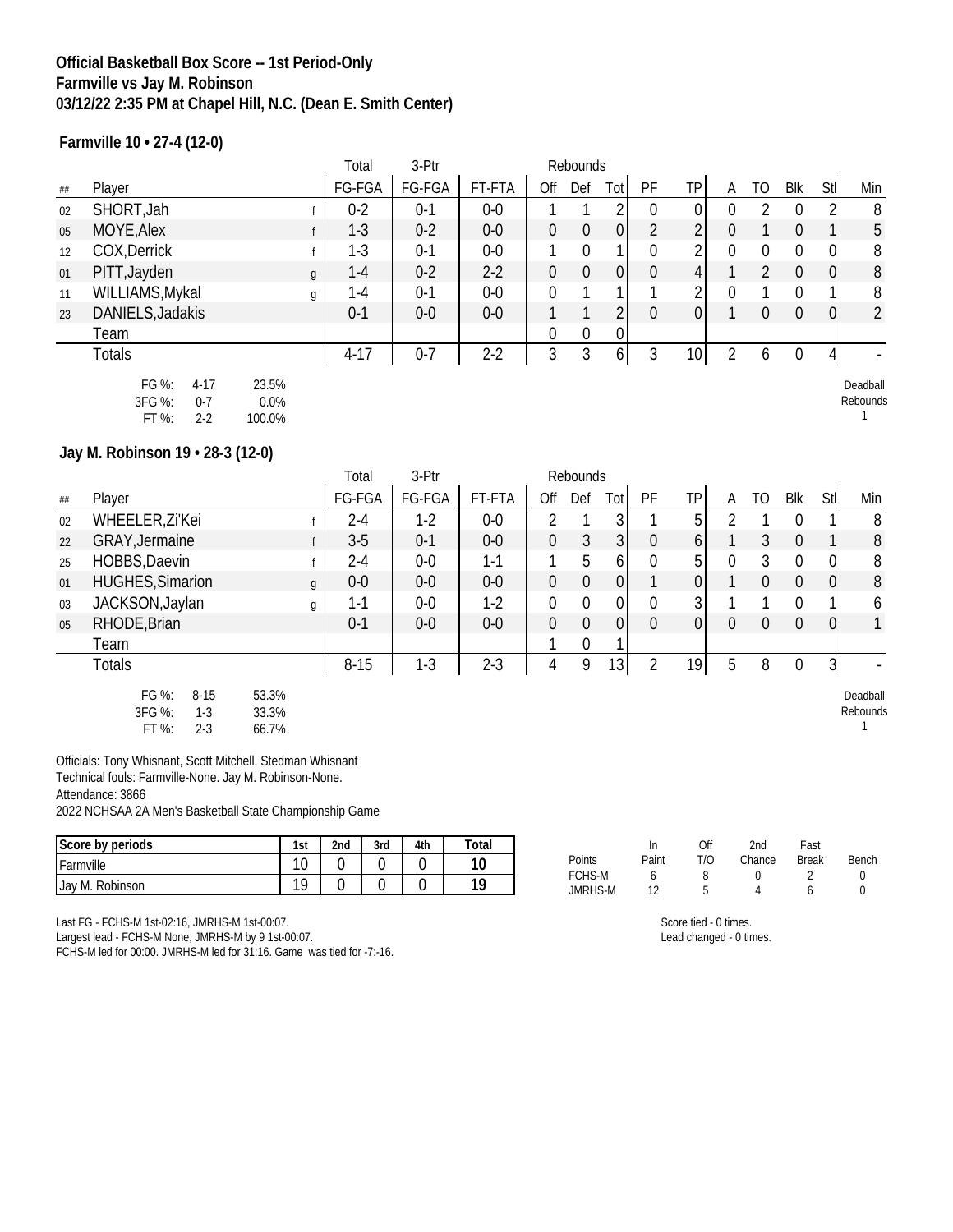## **Official Basketball Box Score -- 2nd Period-Only Farmville vs Jay M. Robinson 03/12/22 2:35 PM at Chapel Hill, N.C. (Dean E. Smith Center)**

**Farmville 19 • 27-4 (12-0)**

|         |                                                                                                                          |                | Total    | 3-Ptr   |         |                  | Rebounds         |                 |                |                  |                |                  |                |                  |                                  |
|---------|--------------------------------------------------------------------------------------------------------------------------|----------------|----------|---------|---------|------------------|------------------|-----------------|----------------|------------------|----------------|------------------|----------------|------------------|----------------------------------|
| $\# \#$ | Player                                                                                                                   |                | FG-FGA   | FG-FGA  | FT-FTA  | Off              | Def              | Tot             | PF             | TP               | A              | T <sub>O</sub>   | <b>Blk</b>     | Stl              | Min                              |
| 02      | SHORT, Jah                                                                                                               | f              | $4 - 5$  | $0-0$   | $4 - 4$ | $\overline{2}$   | 3                | 5               | $\mathbf 0$    | 12               | $\mathbf{1}$   | $\overline{2}$   | $\mathbf{1}$   | $\mathbf{1}$     | 8                                |
| 05      | MOYE, Alex                                                                                                               | f              | $0-0$    | $0-0$   | $0-0$   | $\mathbf 0$      | $\boldsymbol{0}$ | $\mathbf 0$     | $\mathbf{1}$   | $\mathbf{0}$     | $\mathbf 0$    | $\boldsymbol{0}$ | $\mathbf 0$    | $\boldsymbol{0}$ | $0+$                             |
| 12      | COX, Derrick                                                                                                             | f              | $0 - 1$  | $0-0$   | $0 - 0$ | $\mathbf 0$      | 1                | 1               | $\overline{0}$ | $\mathbf 0$      | 1              | $\mathbf 0$      | $\overline{0}$ | 1                | 4                                |
| 01      | PITT, Jayden                                                                                                             | $\mathfrak g$  | $0 - 3$  | $0 - 1$ | $0 - 0$ | $\mathbf{1}$     | $\mathbf 0$      | 1               | $\mathbf{1}$   | $\boldsymbol{0}$ | $\mathbf{1}$   | $\mathbf 0$      | $\mathbf 0$    | $\boldsymbol{0}$ | $\overline{7}$                   |
| 11      | WILLIAMS, Mykal                                                                                                          | g              | $0 - 2$  | $0 - 1$ | $0 - 0$ | $\mathbf 0$      | 1                | 1               | 1              | $\mathbf 0$      | $\mathbf{1}$   | $\mathbf 0$      | $\mathbf 0$    | $\boldsymbol{0}$ | 5                                |
| 14      | PHILLIPS, Omaurie                                                                                                        |                | $0 - 0$  | $0 - 0$ | $0 - 0$ | 0                | $\mathbf 0$      | $\overline{0}$  | $\overline{0}$ | $\mathbf{0}$     | $\theta$       | $\mathbf{1}$     | $\theta$       | $\boldsymbol{0}$ | $0+$                             |
| 23      | DANIELS, Jadakis                                                                                                         |                | $1 - 4$  | $0 - 1$ | $0 - 0$ | 1                | $\mathbf 0$      | 1               | $\mathbf 0$    | 2                | $\mathbf{0}$   | $\mathbf{1}$     | $\mathbf 0$    | $\overline{2}$   | 7                                |
| 24      | RHODES, Chris                                                                                                            |                | $2 - 2$  | $1 - 1$ | $0 - 0$ | $\boldsymbol{0}$ | $\boldsymbol{0}$ | $\mathbf 0$     | $\mathbf{1}$   | 5                | $\overline{0}$ | $\overline{0}$   | $\overline{0}$ | $\mathbf{1}$     | $\overline{4}$                   |
| 33      | PERKINS, TJ                                                                                                              |                | $0 - 0$  | $0-0$   | $0-0$   | $\mathbf 0$      | $\overline{0}$   | 0               | $\overline{0}$ | $\mathbf{0}$     | $\overline{0}$ | $\mathbf 0$      | $\mathbf 0$    | $\mathbf 0$      | 1                                |
|         | Team                                                                                                                     |                |          |         |         | 0                |                  |                 |                |                  |                |                  |                |                  |                                  |
|         | <b>Totals</b>                                                                                                            |                | $7 - 17$ | $1 - 4$ | $4 - 4$ | $\overline{4}$   | 6                | 10              | $\overline{4}$ | 19               | 4              | $\overline{4}$   | 1              | 5                |                                  |
|         | FG %:<br>41.2%<br>$7-17$<br>3FG %:<br>25.0%<br>$1 - 4$<br>FT %:<br>$4 - 4$<br>100.0%<br>Jay M. Robinson 15 · 28-3 (12-0) |                |          |         |         |                  |                  |                 |                |                  |                |                  |                |                  | Deadball<br>Rebounds<br>$\theta$ |
|         |                                                                                                                          |                | Total    | 3-Ptr   |         |                  | Rebounds         |                 |                |                  |                |                  |                |                  |                                  |
| $\# \#$ | Player                                                                                                                   |                | FG-FGA   | FG-FGA  | FT-FTA  | Off              | Def              | Tot             | PF             | TP               | A              | T <sub>O</sub>   | Blk            | Stl              | Min                              |
| 02      | WHEELER, Zi'Kei                                                                                                          | f              | $3 - 4$  | $1 - 1$ | $0 - 1$ | $\mathbf{1}$     | $\mathbf 0$      | $\mathbf{1}$    | $\mathbf{1}$   | $\overline{1}$   | $\mathbf{1}$   | $\mathbf 0$      | $\mathbf 0$    | $\mathbf{1}$     | 6                                |
| 22      | GRAY, Jermaine                                                                                                           | f              | $2 - 4$  | $0-0$   | $1 - 1$ | $\boldsymbol{0}$ | $\sqrt{2}$       | $\overline{2}$  | $\mathbf 0$    | 5                | $\mathbf{0}$   | $\boldsymbol{0}$ | $\mathbf 0$    | $\boldsymbol{0}$ | $\, 8$                           |
| 25      | HOBBS, Daevin                                                                                                            | f              | $1 - 4$  | $0 - 1$ | $1-2$   | 3                | $\overline{2}$   | 5               | $\mathbf{1}$   | 3                | $\mathbf{0}$   | $\overline{2}$   | $\overline{0}$ | $\mathbf 0$      | 6                                |
| 01      | <b>HUGHES, Simarion</b>                                                                                                  | $\mathfrak{g}$ | $0-0$    | $0-0$   |         |                  | $\boldsymbol{0}$ | $\mathbf 0$     | $\mathbf 0$    | $\mathbf 0$      | $\mathbf{0}$   | $\mathbf{1}$     | $\mathbf 0$    | $\mathbf 0$      | 6                                |
|         |                                                                                                                          |                |          |         | $0-0$   | 0                |                  |                 |                |                  |                |                  |                |                  |                                  |
| 03      | JACKSON, Jaylan                                                                                                          | g              | $0 - 2$  | $0-0$   | $0-0$   | 0                | $\mathbf 0$      | 0               | 1              | 0                | 3              | 3                | $\mathbf 0$    | 1                | 6                                |
| 10      | <b>BROOKS, Jamari</b>                                                                                                    |                | $0 - 0$  | $0 - 0$ | $0 - 0$ | $\mathbf 0$      | $\mathbf 0$      | $\mathbf 0$     | $\mathbf 0$    | $\overline{0}$   | $\mathbf{0}$   | $\mathbf{1}$     | $\mathbf 0$    | $\boldsymbol{0}$ | $\mathfrak{Z}$                   |
| 24      | JORDAN, Andrew                                                                                                           |                | $0 - 0$  | $0-0$   | $0-0$   | $\overline{0}$   | 1                | 1               | $\overline{0}$ | $\mathbf{0}$     | $\mathbf{0}$   | $\overline{0}$   | $\mathbf 0$    | $\overline{0}$   | $\overline{2}$                   |
|         | Team                                                                                                                     |                |          |         |         | 0                | 1                | 1               |                |                  |                |                  |                |                  |                                  |
|         | <b>Totals</b>                                                                                                            |                | $6 - 14$ | $1-2$   | $2 - 4$ | $\overline{4}$   | 6                | 10 <sup>1</sup> | $\overline{3}$ | 15               | 4              | $\overline{7}$   | $\overline{0}$ | $\overline{2}$   |                                  |

Officials: Tony Whisnant, Scott Mitchell, Stedman Whisnant Technical fouls: Farmville-None. Jay M. Robinson-None. Attendance: 3866 2022 NCHSAA 2A Men's Basketball State Championship Game

| Score by periods | 1st | 2 <sub>nd</sub> | 3rd | 4th | Total                       |
|------------------|-----|-----------------|-----|-----|-----------------------------|
| Farmville        |     | 10              |     |     | 10                          |
| Jay M. Robinson  |     | 1F<br>ں ،       |     |     | $\mathcal{A}$ $\Gamma$<br>ັ |

Last FG - FCHS-M 2nd-00:01, JMRHS-M 2nd-00:18.

Largest lead - FCHS-M None, JMRHS-M by 10 2nd-06:39.

FCHS-M led for 00:00. JMRHS-M led for 16:00. Game was tied for 00:00.

|               | In    | Off | 2nd    | Fast         |       |
|---------------|-------|-----|--------|--------------|-------|
| <b>Points</b> | Paint | T/N | Chance | <b>Break</b> | Bench |
| <b>FCHS-M</b> | 10    | 10  |        |              |       |
| JMRHS-M       |       | າ   | ി      |              |       |

Score tied - 0 times.

Lead changed - 0 times.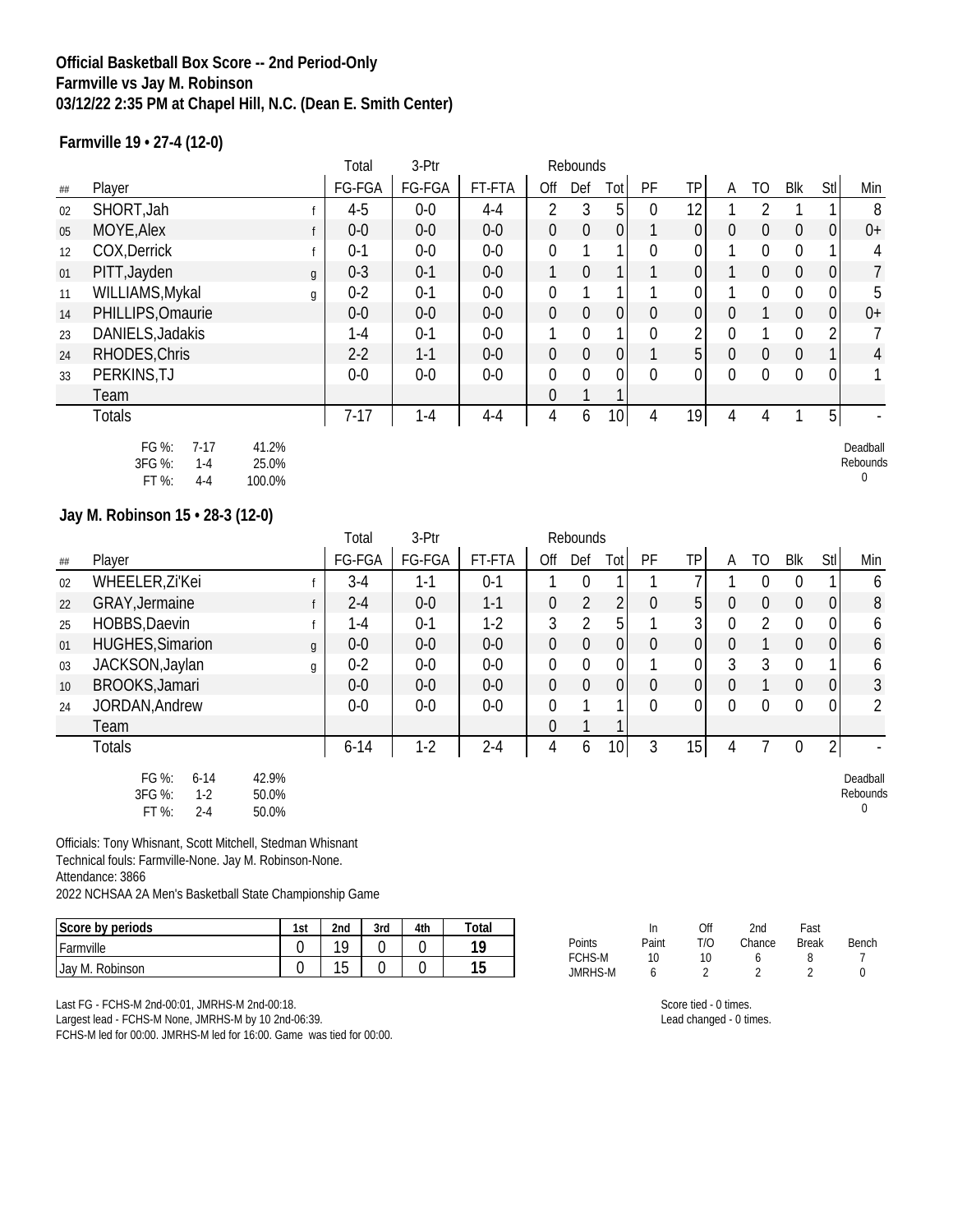## **Official Basketball Box Score -- 3rd Period-Only Farmville vs Jay M. Robinson 03/12/22 2:35 PM at Chapel Hill, N.C. (Dean E. Smith Center)**

**Farmville 19 • 27-4 (12-0)**

|    |                                                         |                         | Total   | 3-Ptr    |        |                  | Rebounds         |                  |                  |                |                |                  |                |                |                      |
|----|---------------------------------------------------------|-------------------------|---------|----------|--------|------------------|------------------|------------------|------------------|----------------|----------------|------------------|----------------|----------------|----------------------|
| ## | Player                                                  |                         | FG-FGA  | FG-FGA   | FT-FTA | Off              | Def              | Tot              | PF               | <b>TP</b>      | A              | TO               | Blk            | Stl            | Min                  |
| 02 | SHORT, Jah                                              |                         | $5-6$   | $1-2$    | $3-4$  |                  | $\mathbf 0$      |                  |                  | 14             | $\Omega$       | $\Omega$         |                |                | 8                    |
| 05 | MOYE, Alex                                              |                         | $1-5$   | $1 - 4$  | $0-0$  | $\boldsymbol{0}$ | $\overline{2}$   | 2                | $\mathbf 0$      | 3 <sup>1</sup> | 0              | $\theta$         | $\overline{0}$ | 0              | 5                    |
| 12 | COX, Derrick                                            |                         | $0-0$   | $0-0$    | $0-0$  | $\overline{0}$   | $\overline{0}$   | 0                |                  | 0              | $\mathfrak{D}$ | $\mathbf{0}$     |                | 1              | 4                    |
| 01 | PITT, Jayden                                            | g                       | $0-5$   | $0 - 3$  | $2-2$  | $\mathbf 0$      |                  |                  | $\boldsymbol{0}$ | $\overline{2}$ | 0              | $\theta$         | $\overline{0}$ |                | 8                    |
| 11 | WILLIAMS, Mykal                                         | g                       | $0 - 2$ | $0 - 1$  | $0-0$  | $\mathbf 0$      | $\mathbf 0$      | $\boldsymbol{0}$ | $\overline{2}$   | 0              | $\Omega$       | $\mathbf{0}$     | $\Omega$       | 0              | 2                    |
| 23 | DANIELS, Jadakis                                        |                         | $0-0$   | $0-0$    | $0-0$  | $\mathbf 0$      | $\mathbf 0$      | 0                | $\mathbf 0$      | 0              | $\overline{0}$ | $\mathbf 0$      | $\overline{0}$ | 0              | $\overline{2}$       |
| 24 | RHODES, Chris                                           |                         | $0 - 1$ | $0 - 1$  | $0-0$  | $\overline{0}$   | $\boldsymbol{0}$ | 0                |                  | 0              | $\Omega$       | $\overline{0}$   | $\mathbf 0$    | 1              | 5                    |
| 33 | PERKINS, TJ                                             |                         | $0-0$   | $0-0$    | $0-0$  | $\mathbf 0$      | $\mathbf 0$      | 0                |                  | 0              | $\overline{0}$ | $\boldsymbol{0}$ | $\overline{0}$ | 0              | $\mathfrak{Z}$       |
|    | Team                                                    |                         |         |          |        |                  | $\mathbf 0$      |                  |                  |                |                |                  |                |                |                      |
|    | <b>Totals</b>                                           |                         | $6-19$  | $2 - 11$ | $5-6$  | $\overline{2}$   | 3                | 5 <sup>1</sup>   | 6                | 19             | $\mathfrak{D}$ | $\mathbf 0$      | 2              | $\overline{4}$ |                      |
|    | FG %:<br>$6 - 19$<br>3FG %:<br>$2 - 11$<br>FT%<br>$5-6$ | 31.6%<br>18.2%<br>83.3% |         |          |        |                  |                  |                  |                  |                |                |                  |                |                | Deadball<br>Rebounds |

#### **Jay M. Robinson 21 • 28-3 (12-0)**

|    |                                                          |                         | Total    | 3-Ptr   |         |                  | Rebounds       |              |          |                |                |              |                  |                |                      |
|----|----------------------------------------------------------|-------------------------|----------|---------|---------|------------------|----------------|--------------|----------|----------------|----------------|--------------|------------------|----------------|----------------------|
| ## | Player                                                   |                         | FG-FGA   | FG-FGA  | FT-FTA  | Off              | Def            | Tot          | PF       | TP             | A              | TO           | Blk              | Stl            | Min                  |
| 02 | WHEELER, Zi'Kei                                          |                         | $1-3$    | $0 - 1$ | $0-0$   | 0                | $\overline{2}$ | 2            | $\Omega$ | າ              | $\Omega$       | 0            | $\overline{0}$   | $\Omega$       | 8                    |
| 22 | GRAY, Jermaine                                           |                         | $3-6$    | $0 - 1$ | $2-2$   | $\overline{0}$   |                | 1            |          | 8 <sup>1</sup> | $\overline{0}$ |              | $\overline{0}$   | $\overline{0}$ | 8                    |
| 25 | HOBBS, Daevin                                            |                         | $2 - 2$  | $0-0$   | $0 - 2$ | 1                | 4              | 5            |          | 4              | $\Omega$       |              | $\Omega$         | $\overline{0}$ | 6                    |
| 01 | <b>HUGHES, Simarion</b>                                  | $\mathfrak{g}$          | $0 - 1$  | $0-0$   | $0-0$   | $\mathbf 0$      |                | $\mathbf{1}$ |          | 0              | $\overline{2}$ | 2            | $\overline{0}$   | $\overline{0}$ | 8                    |
| 03 | JACKSON, Jaylan                                          | g                       | $0-0$    | $0-0$   | $0-0$   | 1                | ◀              | 2            | 2        | 0              | $\mathfrak{D}$ |              | $\Omega$         | $\overline{0}$ | 4                    |
| 14 | ROSEMAN, Londen                                          |                         | $2 - 2$  | $1 - 1$ | $0-0$   | $\boldsymbol{0}$ |                | $\mathbf{1}$ | 0        | 5 <sup>1</sup> |                |              | $\overline{0}$   | $\overline{0}$ | 3                    |
| 24 | JORDAN, Andrew                                           |                         | $1 - 1$  | $0-0$   | $0-0$   | 1                | 0              | 1            | 0        | C              | $\mathbf{0}$   | $\mathbf{0}$ | $\mathbf{0}$     | $\overline{0}$ |                      |
|    | Team                                                     |                         |          |         |         | 1                |                | າ            |          |                |                |              |                  |                |                      |
|    | <b>Totals</b>                                            |                         | $9 - 15$ | $1 - 3$ | $2 - 4$ | 4                | 11             | 15           | 5        | 21             | 5              | 6            | $\boldsymbol{0}$ | 0              |                      |
|    | FG %:<br>$9 - 15$<br>3FG %:<br>$1-3$<br>FT %:<br>$2 - 4$ | 60.0%<br>33.3%<br>50.0% |          |         |         |                  |                |              |          |                |                |              |                  |                | Deadball<br>Rebounds |

Officials: Tony Whisnant, Scott Mitchell, Stedman Whisnant Technical fouls: Farmville-None. Jay M. Robinson-None.

Attendance: 3866

2022 NCHSAA 2A Men's Basketball State Championship Game

| Score by periods | 1st | 2 <sub>nd</sub> | 3rd    | 4th | Total |
|------------------|-----|-----------------|--------|-----|-------|
| Farmville        |     |                 | 10     |     | 1 Q   |
| Jay M. Robinson  |     |                 | $\sim$ |     | ົາ    |

|         | In    | Off | 2nd    | Fast  |       |
|---------|-------|-----|--------|-------|-------|
| Points  | Paint | T/O | Chance | Break | Bench |
| FCHS-M  | 6     | Q   | 5      |       |       |
| JMRHS-M | 14    |     |        | Δ     |       |

Last FG - FCHS-M 3rd-00:01, JMRHS-M 3rd-00:11.

Largest lead - FCHS-M None, JMRHS-M by 14 3rd-01:25.

FCHS-M led for 00:00. JMRHS-M led for 08:00. Game was tied for 00:00.

Score tied - 0 times. Lead changed - 0 times.